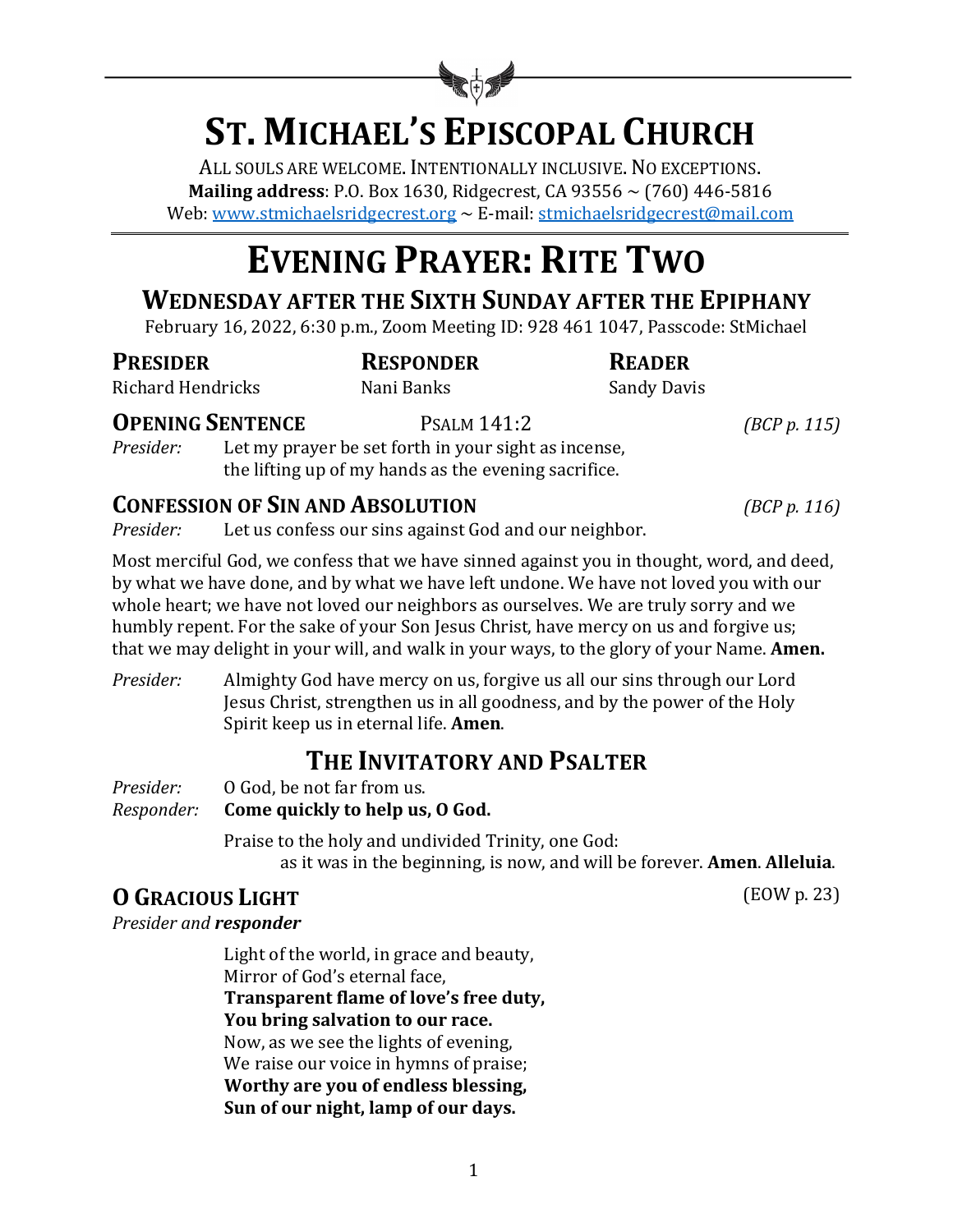

### **PSALM APPOINTED** PSALM 101 (*BCP p. 730*)

#### *Presider and responder alternate by whole verse.*

THE PSALM APPOINTED FOR TONIGHT IS PSALM 101:

<sup>1</sup> I will sing of mercy and justice;  $*$ 

to you, O Lord, will I sing praises.

#### <sup>2</sup> I will strive to follow a blameless course; oh, when will you come to me? \* I will walk with sincerity of heart within my house.

 $3$  I will set no worthless thing before my eyes;  $*$ I hate the doers of evil deeds; they shall not remain with me.

#### <sup>4</sup> A crooked heart shall be far from me; \* **I** will not know evil.

 $5$  Those who in secret slander their neighbors I will destroy;  $*$ those who have a haughty look and a proud heart I cannot abide.

#### $6$  My eyes are upon the faithful in the land, that they may dwell with me,  $*$ and only those who lead a blameless life shall be my servants.

<sup>7</sup> Those who act deceitfully shall not dwell in my house,  $*$ and those who tell lies shall not continue in my sight.

#### <sup>8</sup> I will soon destroy all the wicked in the land, \* that I may root out all evildoers from the city of the Lord.

Praise to the holy and undivided Trinity, one God: as it was in the beginning, is now, and will be forever. Amen.

# **THE READINGS**

# **THE FIRST READING GENESIS 31:25-50** SANDY DAVIS

A READING FROM THE BOOK OF GENESIS:

Laban overtook Jacob. Now Jacob had pitched his tent in the hill country, and Laban with his kinsfolk camped in the hill country of Gilead. Laban said to Jacob, "What have you done? You have deceived me, and carried away my daughters like captives of the sword. Why did you flee secretly and deceive me and not tell me? I would have sent you away with mirth and songs, with tambourine and lyre. And why did you not permit me to kiss my sons and my daughters farewell? What you have done is foolish. It is in my power to do you harm; but the God of your father spoke to me last night, saying, 'Take heed that you speak to Jacob neither good nor bad.' Even though you had to go because you longed greatly for your father's house, why did you steal my gods?" Jacob answered Laban, "Because I was afraid, for I thought that you would take your daughters from me by force. But anyone with whom you find your gods shall not live. In the presence of our kinsfolk, point out what I have that is yours, and take it." Now Jacob did not know that Rachel had stolen the gods.

So Laban went into Jacob's tent, and into Leah's tent, and into the tent of the two maids, but he did not find them. And he went out of Leah's tent, and entered Rachel's. Now Rachel had taken the household gods and put them in the camel's saddle, and sat on them. Laban felt all about in the tent, but did not find them. And she said to her father, "Let not my lord be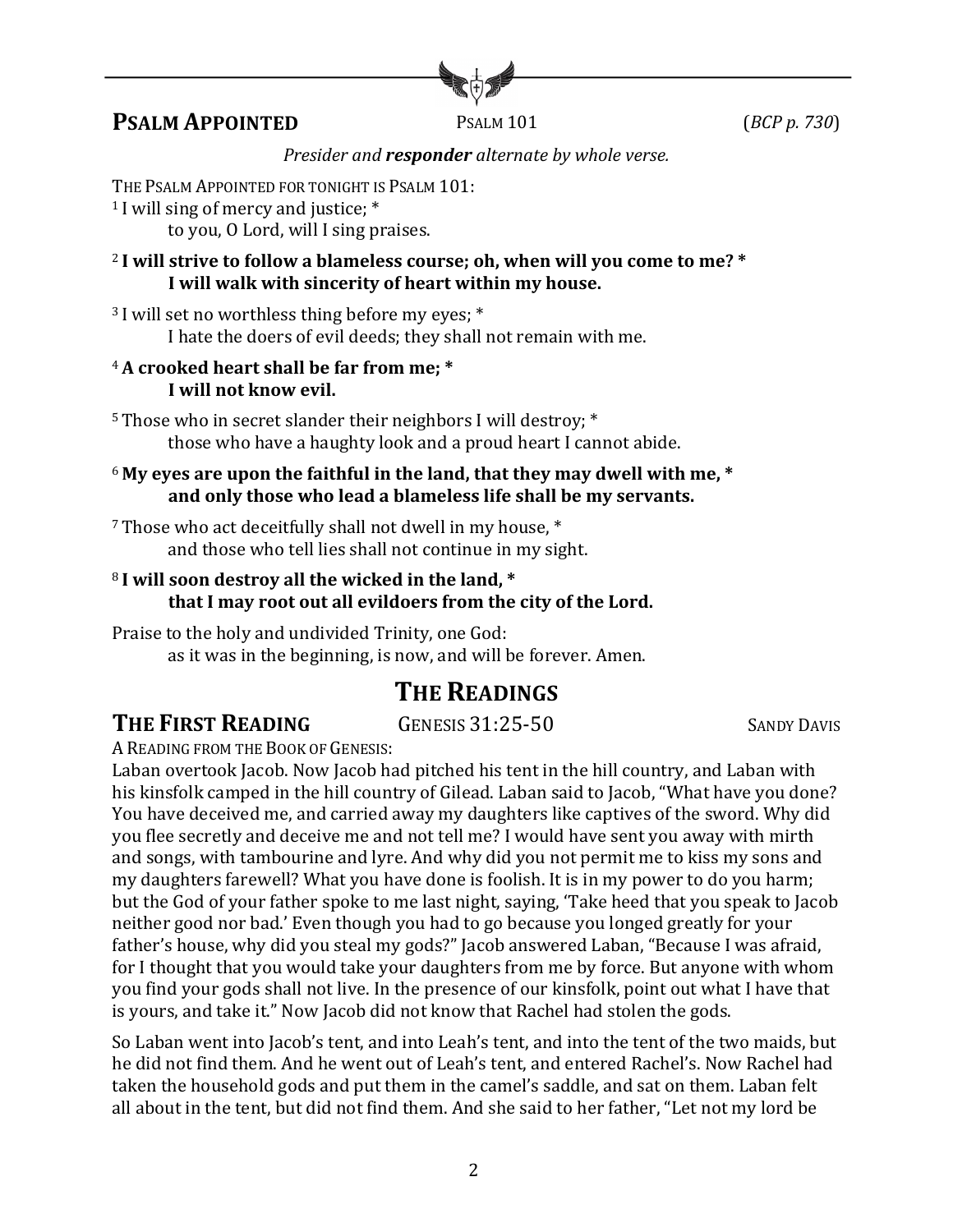

Then Jacob became angry, and upbraided Laban. Jacob said to Laban, "What is my offense? What is my sin, that you have hotly pursued me? Although you have felt about through all my goods, what have you found of all your household goods? Set it here before my kinsfolk and your kinsfolk, so that they may decide between us two. These twenty years I have been with you; your ewes and your female goats have not miscarried, and I have not eaten the rams of your flocks. That which was torn by wild beasts I did not bring to you; I bore the loss of it myself; of my hand you required it, whether stolen by day or stolen by night. It was like this with me: by day the heat consumed me, and the cold by night, and my sleep fled from my eyes. These twenty years I have been in your house; I served you fourteen years for your two daughters, and six years for your flock, and you have changed my wages ten times. If the God of my father, the God of Abraham and the Fear of Isaac, had not been on my side, surely now you would have sent me away empty-handed. God saw my affliction and the labor of my hands, and rebuked you last night."

Then Laban answered and said to Jacob, "The daughters are my daughters, the children are my children, the flocks are my flocks, and all that you see is mine. But what can I do today about these daughters of mine, or about their children whom they have borne? Come now, let us make a covenant, you and I; and let it be a witness between you and me." So Jacob took a stone, and set it up as a pillar. And Jacob said to his kinsfolk, "Gather stones," and they took stones, and made a heap; and they ate there by the heap. Laban called it Jegarsahadutha: but Jacob called it Galeed. Laban said, "This heap is a witness between you and me today." Therefore he called it Galeed, and the pillar Mizpah, for he said, "The Lord watch between you and me, when we are absent one from the other. If you ill-treat my daughters, or if you take wives in addition to my daughters, though no one else is with us, remember that God is witness between you and me."

*Reader*: Hear what the Spirit is saying to God's people.

*Responder:* Thanks be to God.

#### **THE SONG OF MARY** LUKE 1:46-55 (EOW p. 27)

*Presider and responder alternate by whole verse.* 

My soul proclaims the greatness of the Lord, my spirit rejoices in you, O God my Savior;  $*$ for you have looked with favor on your lowly servant.

**From this day all generations will call me blessed: \* you, the Almighty, have done great things for me, and holy is your Name.** You have mercy on those who fear you \* from generation to generation. You have shown strength with your arm,  $*$ **and scattered the proud in their conceit,** Casting down the mighty from their thrones,  $*$ and lifting up the lowly. You have filled the hungry with good things,  $*$ **and sent the rich away empty.**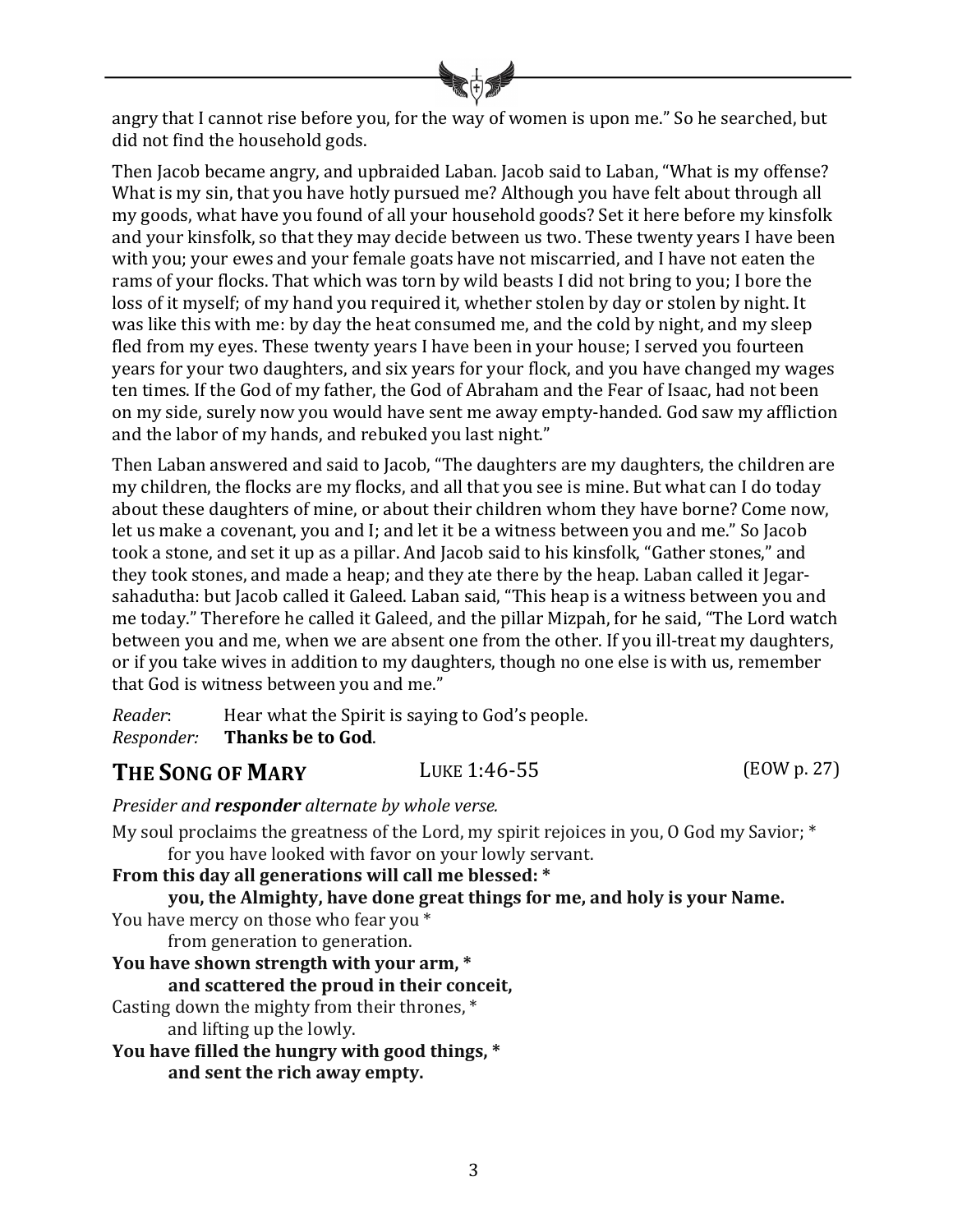

You have come to the help of your servant Israel, \*

for you have remembered your promise of mercy,

# **The promise you made to our forebears, \***

**to Abraham and his children for ever.**

Praise to the holy and undivided Trinity, one God: as it was in the beginning, is now, and will be forever. Amen.

#### **THE SECOND READING** JOHN 10:1-18 SANDY DAVIS

A READING FROM THE GOSPEL ACCORDING TO JOHN:

Jesus said, "Very truly, I tell you, anyone who does not enter the sheepfold by the gate but climbs in by another way is a thief and a bandit. The one who enters by the gate is the shepherd of the sheep. The gatekeeper opens the gate for him, and the sheep hear his voice. He calls his own sheep by name and leads them out. When he has brought out all his own, he goes ahead of them, and the sheep follow him because they know his voice. They will not follow a stranger, but they will run from him because they do not know the voice of strangers." Jesus used this figure of speech with them, but they did not understand what he was saving to them.

So again Jesus said to them, "Very truly, I tell you, I am the gate for the sheep. All who came before me are thieves and bandits; but the sheep did not listen to them. I am the gate. Whoever enters by me will be saved, and will come in and go out and find pasture. The thief comes only to steal and kill and destroy. I came that they may have life, and have it abundantly."

"I am the good shepherd. The good shepherd lays down his life for the sheep. The hired hand, who is not the shepherd and does not own the sheep, sees the wolf coming and leaves the sheep and runs away—and the wolf snatches them and scatters them. The hired hand runs away because a hired hand does not care for the sheep. I am the good shepherd. I know my own and my own know me, just as the Father knows me and I know the Father. And I lay down my life for the sheep. I have other sheep that do not belong to this fold. I must bring them also, and they will listen to my voice. So there will be one flock, one shepherd. For this reason the Father loves me, because I lay down my life in order to take it up again. No one takes it from me, but I lay it down of my own accord. I have power to lay it down, and I have power to take it up again. I have received this command from my Father."

*Reader*: Hear what the Spirit is saying to God's people. *Responder:* **Thanks be to God**.

#### **THE SONG OF SIMEON** LUKE 2:29-32 (BCP p. 120)

*Presider and responder alternate by whole verse.* 

Lord, you now have set your servant free \* to go in peace as you have promised; For these eyes of mine have seen the Savior, \* **whom you have prepared for all the world to see:** A Light to enlighten the nations,  $*$ 

and the glory of your people Israel.

**Praise to the holy and undivided Trinity, one God:** as it was in the beginning, is now, and will be forever. Amen.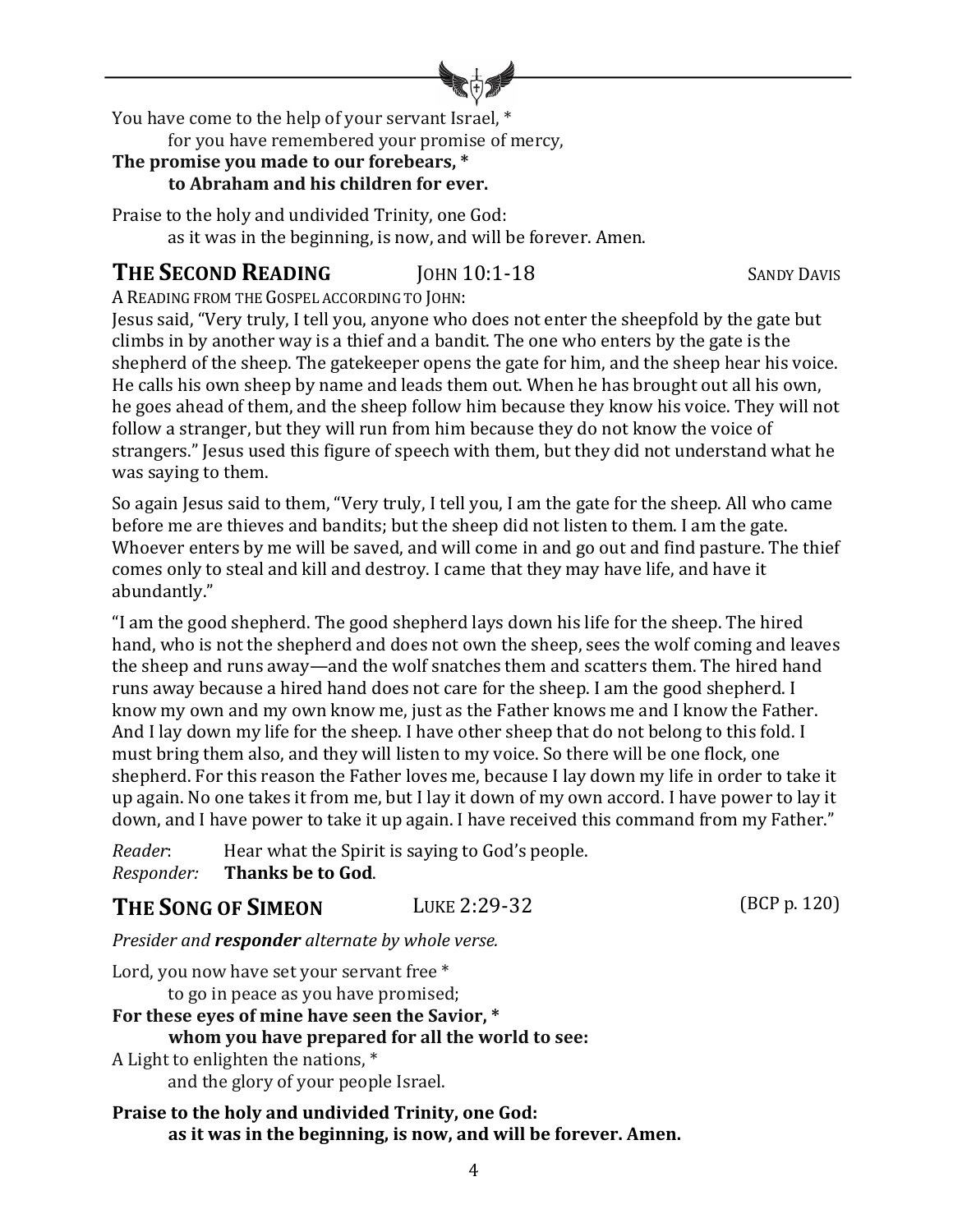# **SCRIPTURE DISCUSSION**

# **APOSTLES' CREED** *(BCP p. 120)*

I believe in God, the Father almighty, creator of heaven and earth;

I believe in Jesus Christ, his only Son, our Lord.

He was conceived by the power of the Holy Spirit and born of the Virgin Mary.

He suffered under Pontius Pilate, was crucified, died, and was buried.

He descended to the dead. On the third day he rose again.

He ascended into heaven, and is seated at the right hand of the Father.

He will come again to judge the living and the dead.

I believe in the Holy Spirit, the holy catholic Church,

the communion of saints, the forgiveness of sins

the resurrection of the body, and the life everlasting. Amen.

# **THE PRAYERS**

# **THE LORD'S PRAYER** *(BCP p. 121)*

*Presider:* God be with you. *Responder:* **And also with you.** *Presider:* Let us pray.

Our Father, who art in heaven, hallowed be thy Name, thy kingdom come, thy will be done, on earth as it is in heaven. Give us this day our daily bread. And forgive us our trespasses, as we forgive those who trespass against us. And lead us not into temptation, but deliver us from evil. For thine is the kingdom, and the power, and the glory, for ever and ever. Amen.

# **SUFFRAGES B** (*BCP p.* 121)

That this evening may be holy, good, and peaceful, We entreat you, O Lord.

That your holy angels may lead us in paths of peace and goodwill, We entreat you, O Lord.

That we may be pardoned and forgiven for our sins and offenses, We entreat you, O Lord.

That there may be peace to your Church and to the whole world, We entreat you, O Lord.

That we may depart this life in your faith and fear, and not be condemned before the great judgment seat of Christ, We entreat you, O Lord.

That we may be bound together by your Holy Spirit in the communion of St. Michael the Archangel and all your saints, entrusting one another and all our life to Christ, We entreat you, O Lord.